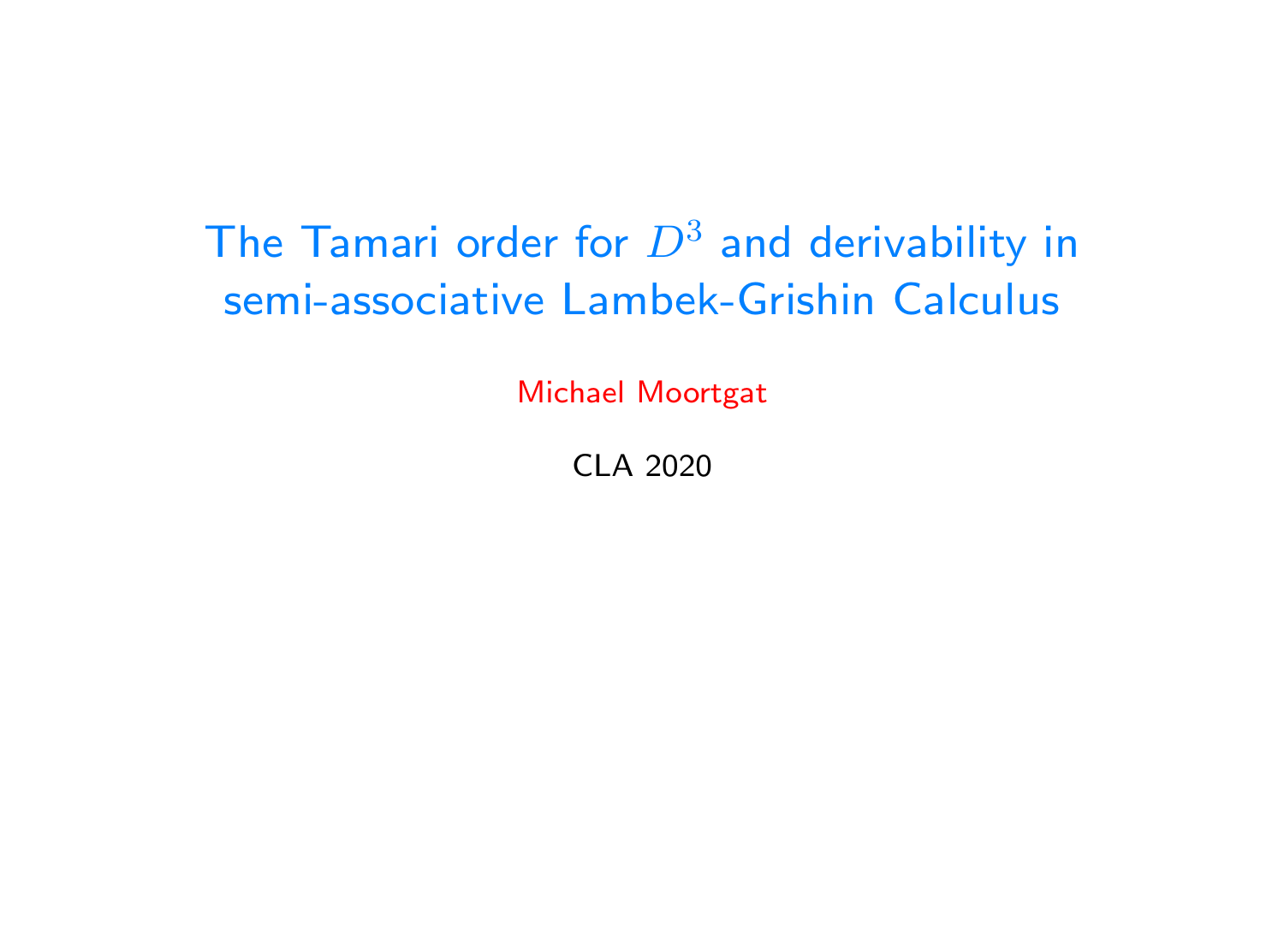### Dyck and MIX languages

**Dyck** A k-dimensional Dyck language,  $D<sup>k</sup>$ , consists of words over a k-letter alphabet (lexicographically ordered) satisfying the following two constraint:

- $\blacktriangleright$  MULTIPLICITY: each word contains the k letters with equal frequency
- ▶ PREFIX: for every prefix of a word,  $\#a_1 \geq \#a_2 \geq \ldots \geq \#a_k$

For example:  $D^2$ : language of balanced brackets

MIX respect MULTIPLICITY, drop PREFIX

 $D_n^k$ ,  $M_n^k$ : finite languages with letter multiplicity  $n$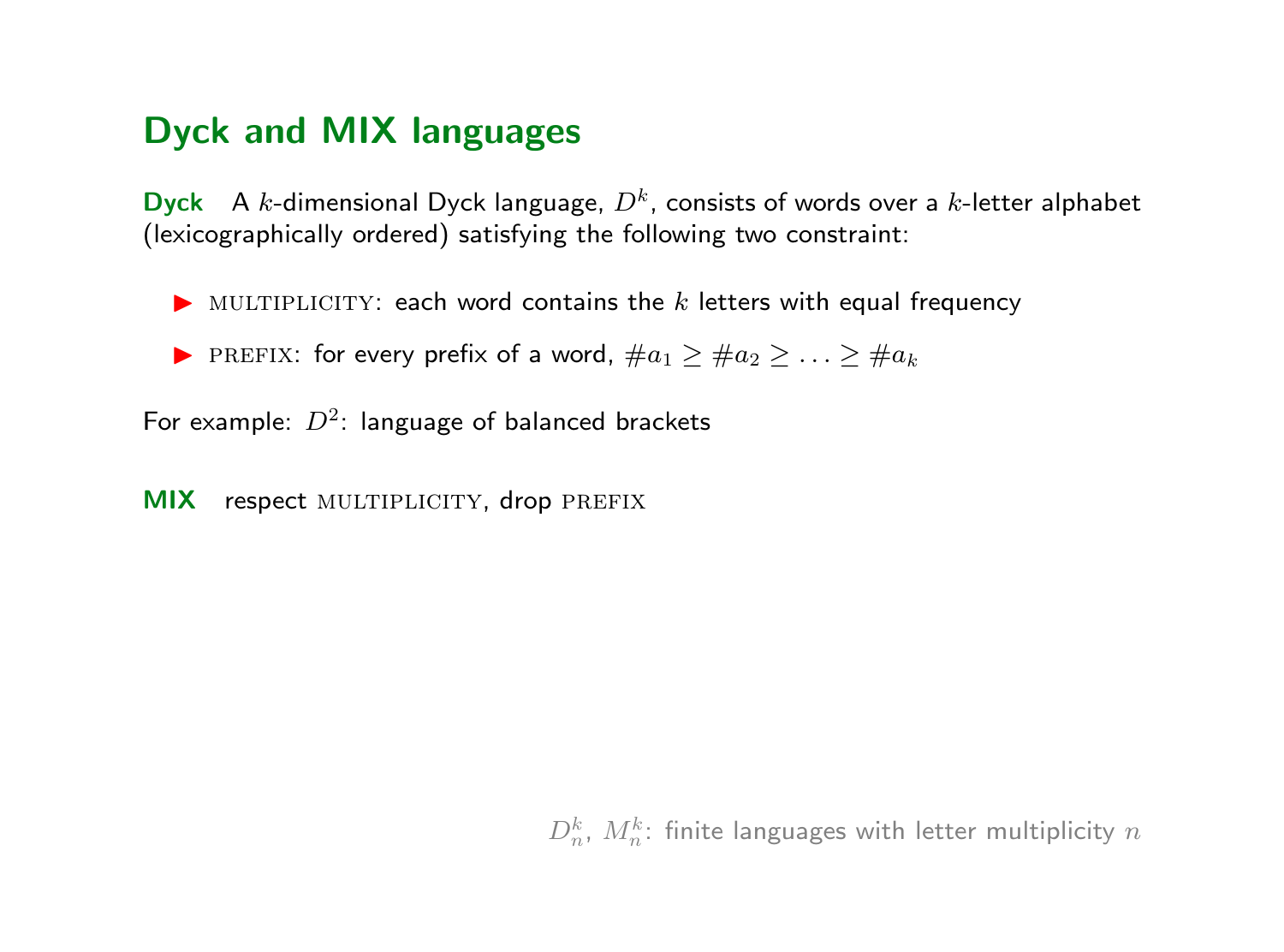### $M$  and  $D$ : facts and figures

Cardinality of  $M_n^d$  and  $D_n^d$  (gray) for small values of  $d\geq 2, n\geq 0$ :

| \ $\it n$ |    |                |        |          | 5           |               | OEIS           |
|-----------|----|----------------|--------|----------|-------------|---------------|----------------|
| 2         | 2  |                | 20     | 70       | 252         | 924           | A000984        |
|           |    | $\overline{2}$ | 5      | 14       | 42          | 132           | A000108        |
| 3         | 6  | 90             | 1680   | 34650    | 756756      | 17153136      | A006480        |
|           |    | 5              | 42     | 462      | 6006        | 87516         | <i>A005789</i> |
|           | 24 | 2520           | 369600 | 63063000 | 11732745024 | 2308743493056 | A008977        |
|           |    | 14             | 462    | 24024    | 1662804     | 140229804     | A005790        |

Reference MM. A note on multidimensional Dyck languages. In Casadio et al eds, Categories and Types in Logic, Language, and Physics: Essays Dedicated to Jim Lambek on the Occasion of His 90th Birthday, pp 279–296. Springer LNCS 8222, 2014.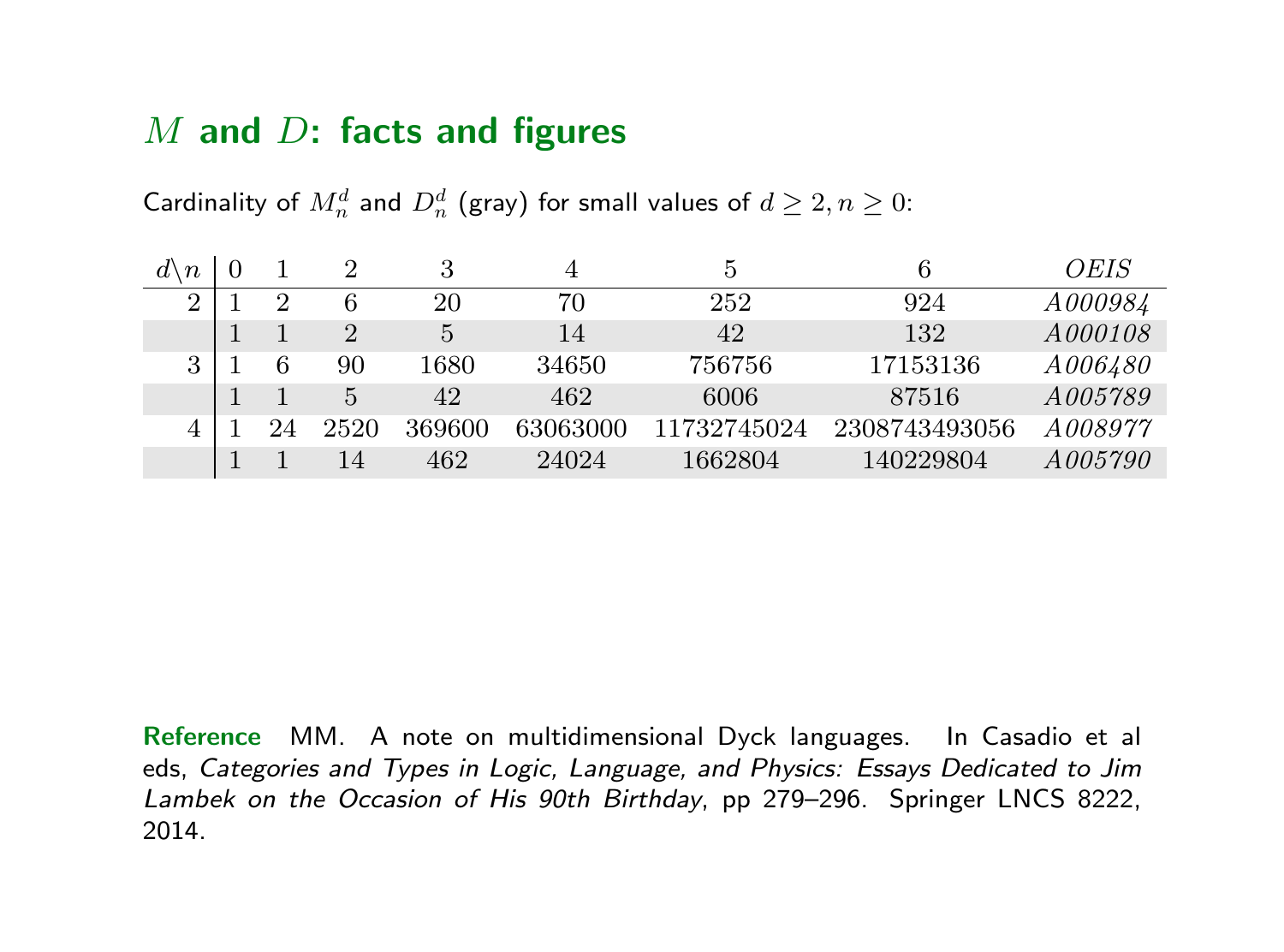### MCSL: mildly context-sensitive language

Crossing dependencies  $a^n b^n c^n$  pattern requiring expressivity beyond context-free



he hopes that Jan helps Mary to teach the kids how to ride a bike

MCSL (Joshi) family of languages with key properties

- **I** CFL ⊂ MCSL
- **In allow bounded degree of crossing dependencies** low bound!

- $\blacktriangleright$  share polynomial parsability with CFL
- $\blacktriangleright$  ...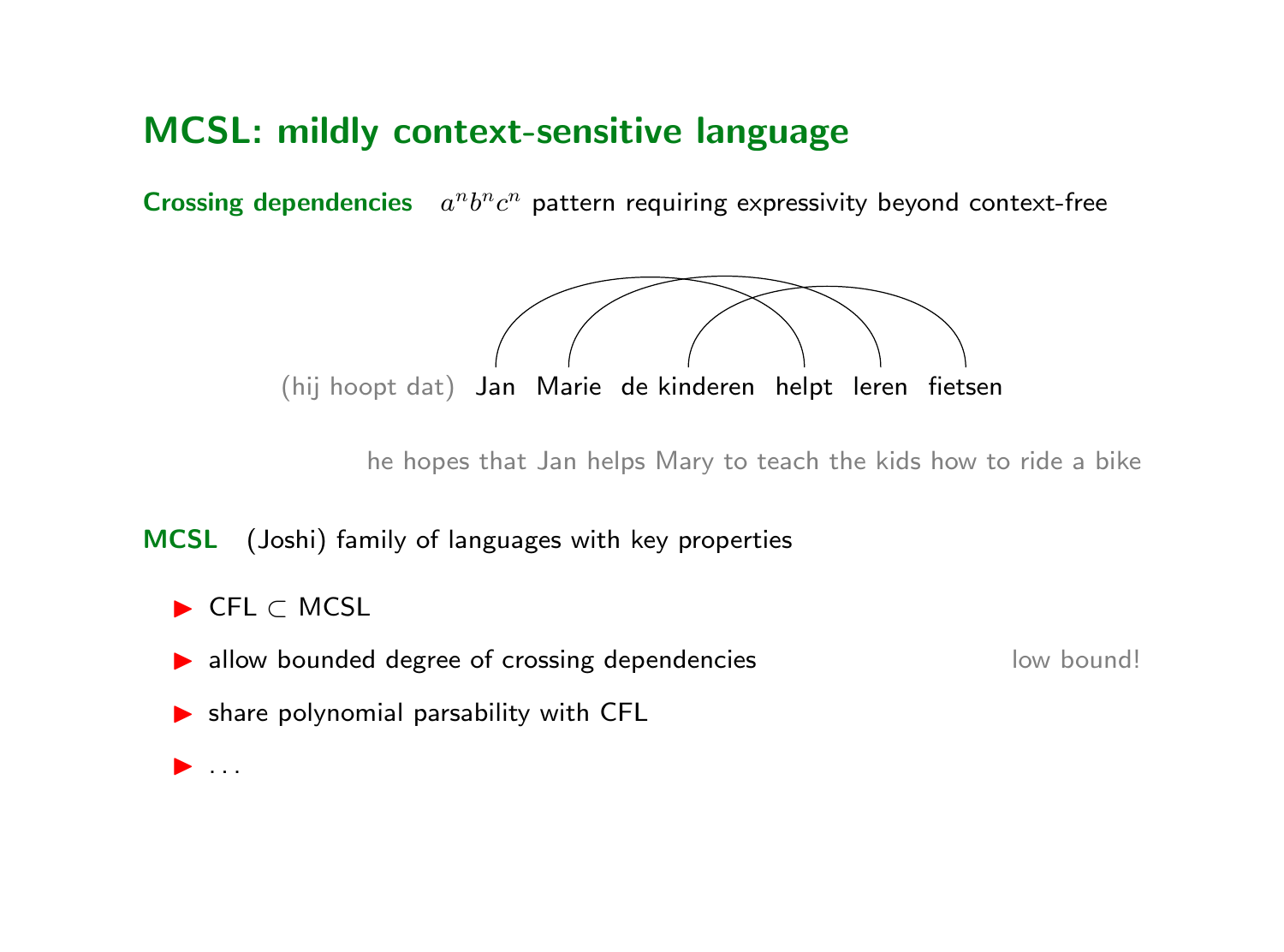### $k$ -MCFG,  $k$ -dimensional context free grammars

MCFG generalize CFG to higher dimensionalities:

- $\blacktriangleright$  CFG: non-terminals range over strings
- $\triangleright$  k-MCFG: non-terminals range over string tuples, max size k

Example 2-MCFG for  $a^nb^nc^n$ 

1. 
$$
S(xy) \leftarrow A(x, y)
$$
  
\n2.  $A(x \textbf{a}, \textbf{b} y \textbf{c}) \leftarrow A(x, y)$   
\n3.  $A(\epsilon, \epsilon) \leftarrow$ 

**Conjecture** (Kanazawa)  $D^k$  is recognized by  $(k-1)$ -MCFG but ... coming up with an actual 2-MCFG for  $D^3$  is elusive

Reference Kogkalidis and Melkonian. Towards a 2-Multiple Context-Free grammar for the 3-dimensional Dyck language. In Sikos and Pacuit, eds, Proceedings ESSLLI Student Session, LNCS 11667, pp 79–92. Springer, 2018.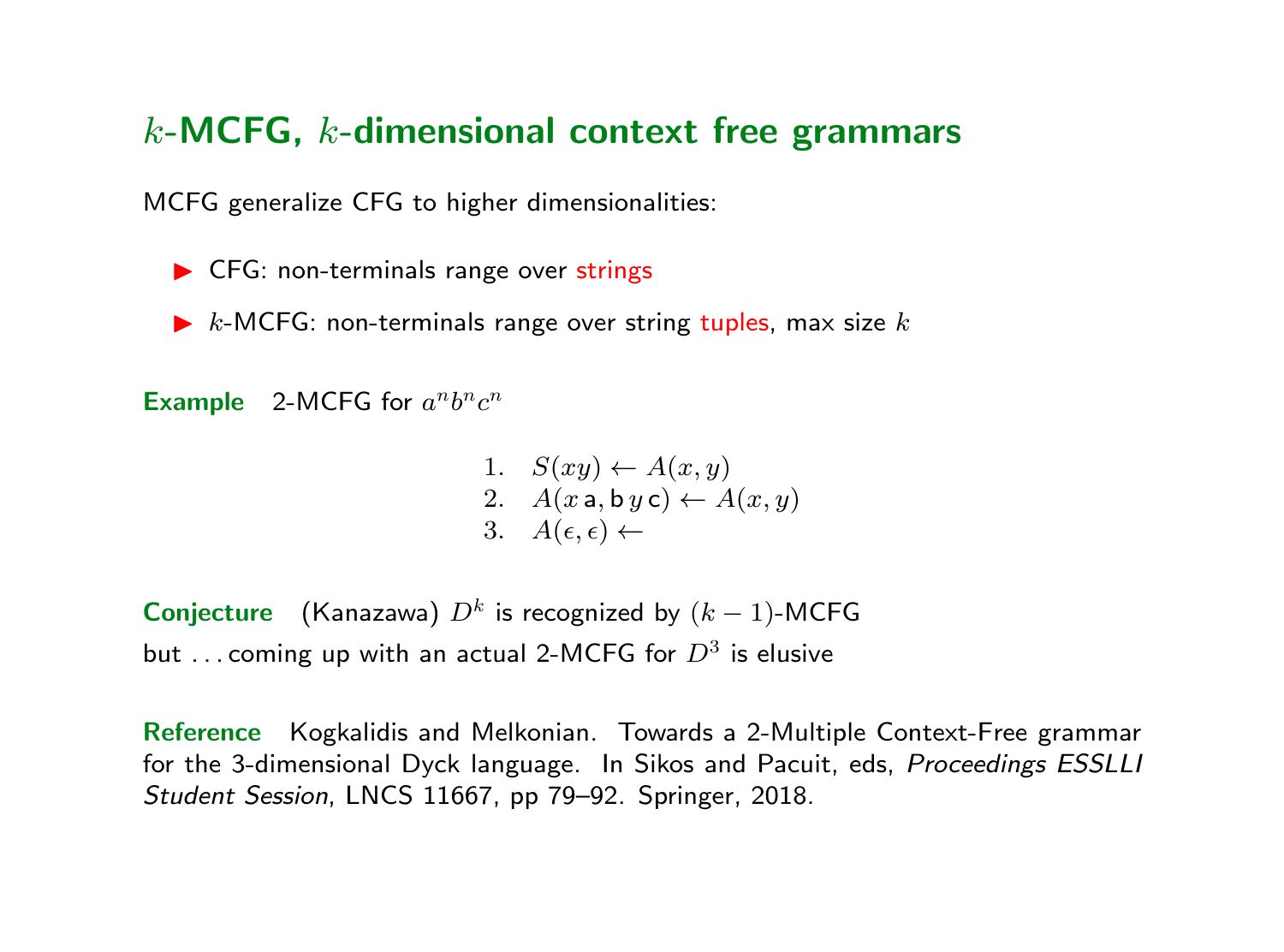### $D<sup>k</sup>$  and rectangular standard Young tableaux

Young tableaux  $\rightsquigarrow$  representation theory of the symmetric and general linear groups and . . . Linguistics

Let  $\lambda = (\lambda_1, \ldots, \lambda_k)$  be a partition of an integer n, i.e. a multiset of positive integers the sum of which is  $n$ , and let us list the  $k$  parts in weakly decreasing order.

Diagram arrangement of k boxes into left-aligned rows of length  $\lambda_1 \geq \lambda_2 \geq \cdots \geq \lambda_k$ .

**Standard Young tableau** place the integers 1 through n in the boxes in such a way that the entries are strictly increasing from left to right in the rows and from top to bottom in the columns.

Example  $\lambda = (3, 3, 2, 1)$  + 9. Diagram (left), standard tableau (right)

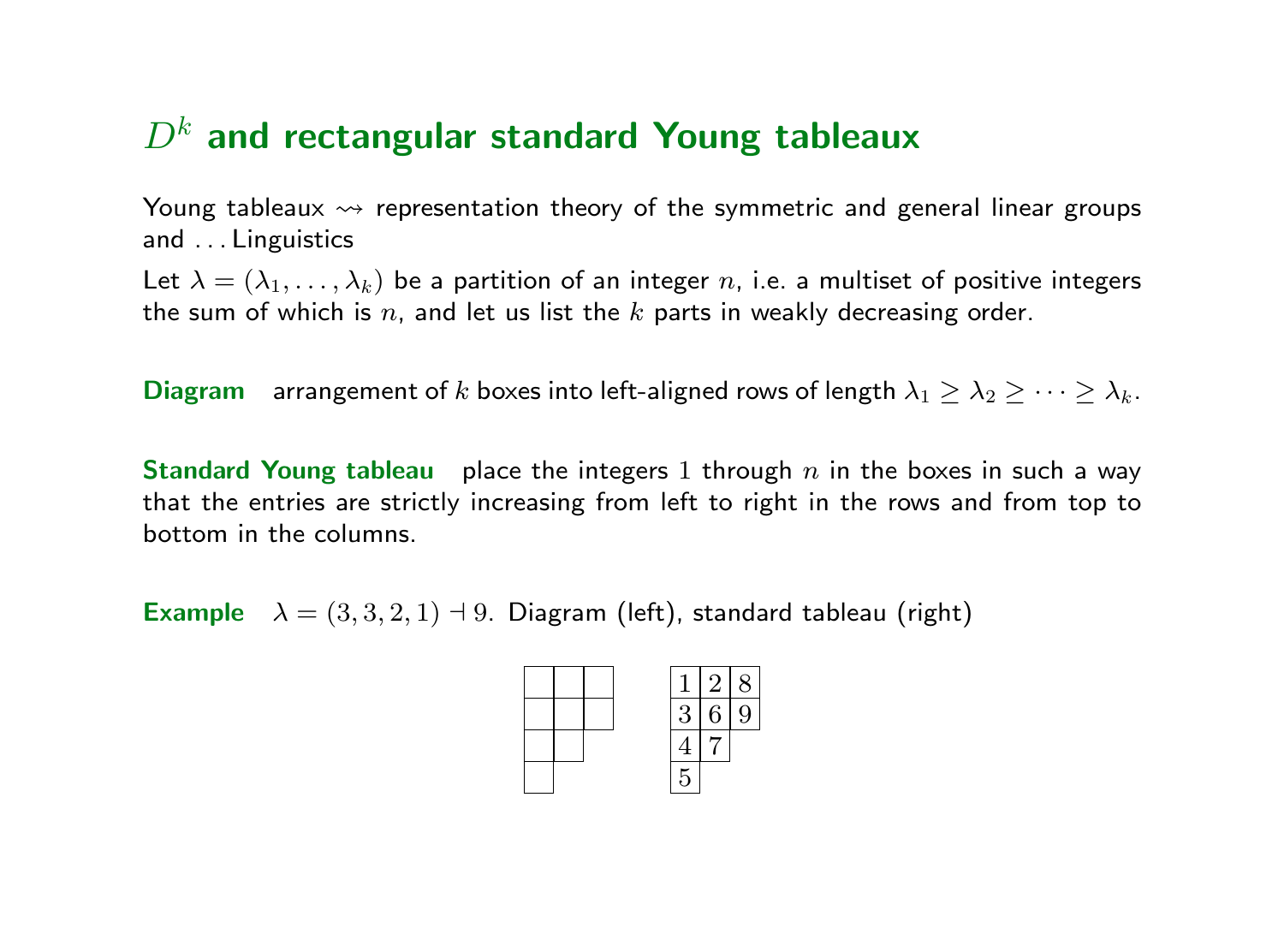### Yamanouchi words

Given a tableau T of shape  $\lambda = (\lambda_1, \ldots, \lambda_k)$ , the Yamanouchi word of T is a word  $w = w_1 \cdots w_n$  over a k-symbol alphabet  $\{1, 2, \ldots, k\}$  such that  $w_i$  is the row that contains the integer  $i$  in  $T$ .

Conversely, given  $w \in \{1, 2, ..., k\}^+$  with  $|w| = n$  and with the property that, reading w from left to right, there are never fewer letters i than letters  $(i+1)$ , one can recover a tableau with  $k$  rows.

#### Example

$$
\begin{array}{|c|c|c|}\n\hline\n1 & 2 & 8 \\
\hline\n3 & 6 & 9 \\
\hline\n4 & 7 \\
\hline\n5\n\end{array} \longleftrightarrow 112342312
$$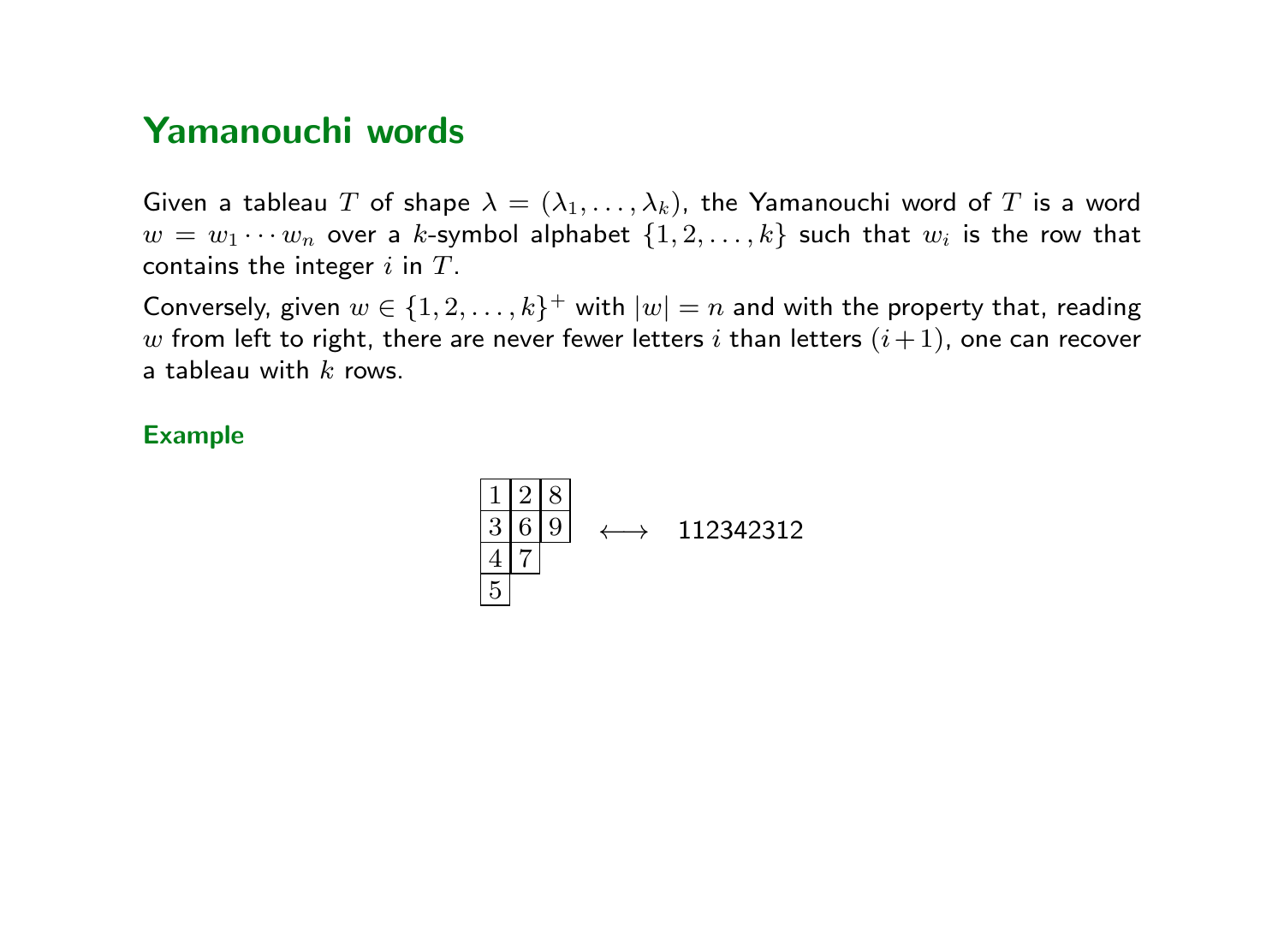#### Rectangular tableaux  $\leftrightarrow$  Dyck words

 $D_n^d$  words are in bijection with *rectangular* tableaux of shape  $(d$  rows  $\times$   $n$  columns).

- $\triangleright$  columns increasing: prefix condition on Dyck words
- $\triangleright$  rows of same length: equal letter multiplicity

Cardinality Simple form of hook length formula for rectangular diagrams:

$$
|D_n^d| = \frac{dn!}{\prod_{k=1}^n k^{\overline{d}}}
$$

writing  $n^{\overline{m}}$  for rising factorial powers  $n(n + 1) \cdots (n + m - 1)$ 

**Example** computing  $|D_2^3|$ 

$$
\begin{array}{c|cc}\n\frac{4}{3} & \frac{3}{2} \\
\hline\n\frac{3}{2} & \frac{1}{1 \cdot 2^2 \cdot 3^2 \cdot 4} = \frac{720}{144} = 5\n\end{array}
$$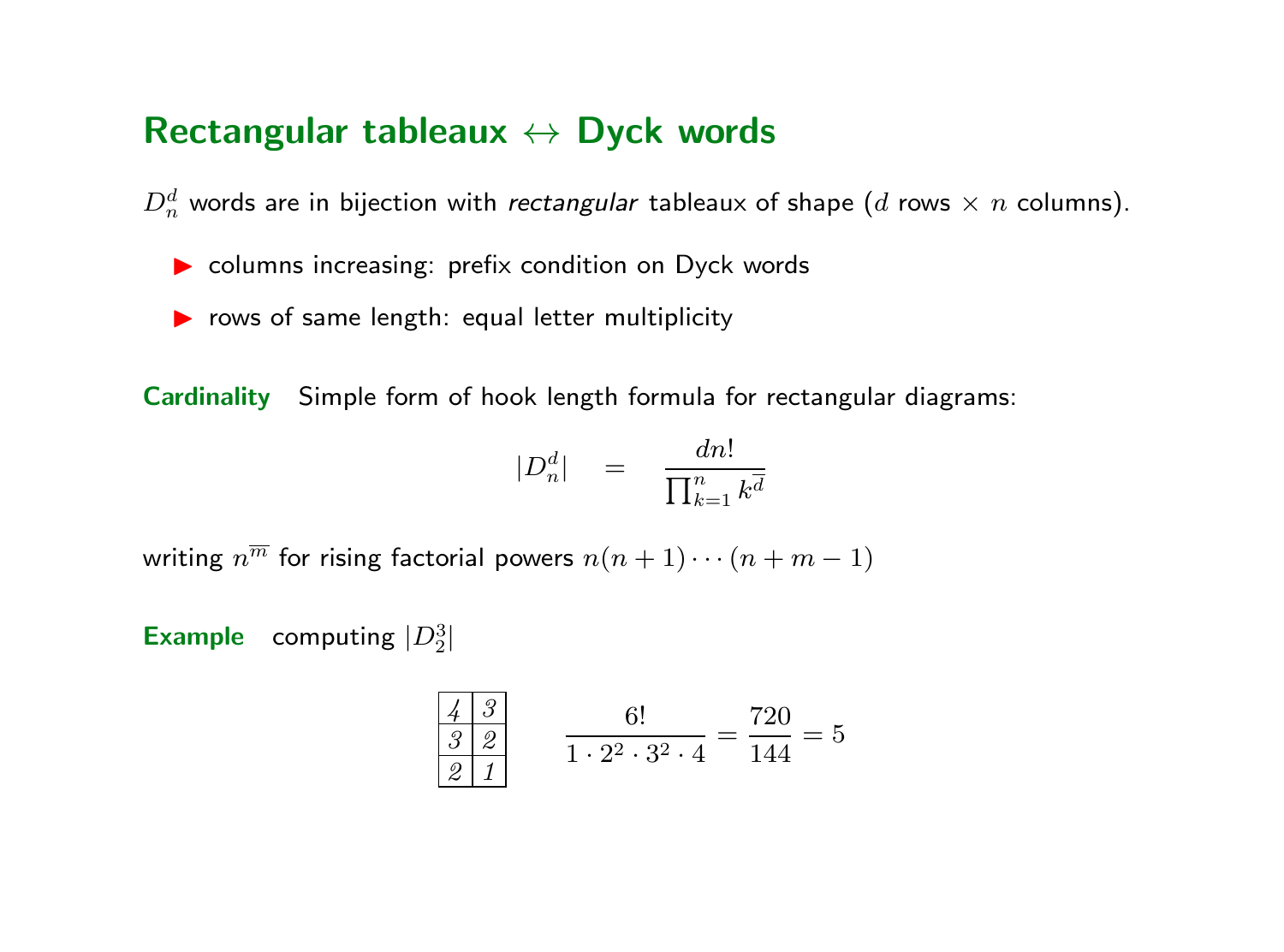### Product-coproduct prographs

Borie bijection between 3-row, *n*-column rectangular Young tableaux and  $PC(n)$ , single-input single-output product coproduct prographs with  $n$  product (hence also  $n$ coproduct) nodes.



- $\blacktriangleright$  depth-left first traversal
- $\triangleright$  output edge of a product node can be visited only if its two incoming edges have
- Inputs of coproducts: entries of the top row of the corresponding tableau; left inputs of products: entries of the middle row; right inputs of products of the bottom row

Reference N Borie. Three-dimensional Catalan numbers and product-coproduct prographs. In FPSAC 2017 The 29th international conference on Formal Power Series and Algebraic Combinatorics, London. arXiv:1704.00212.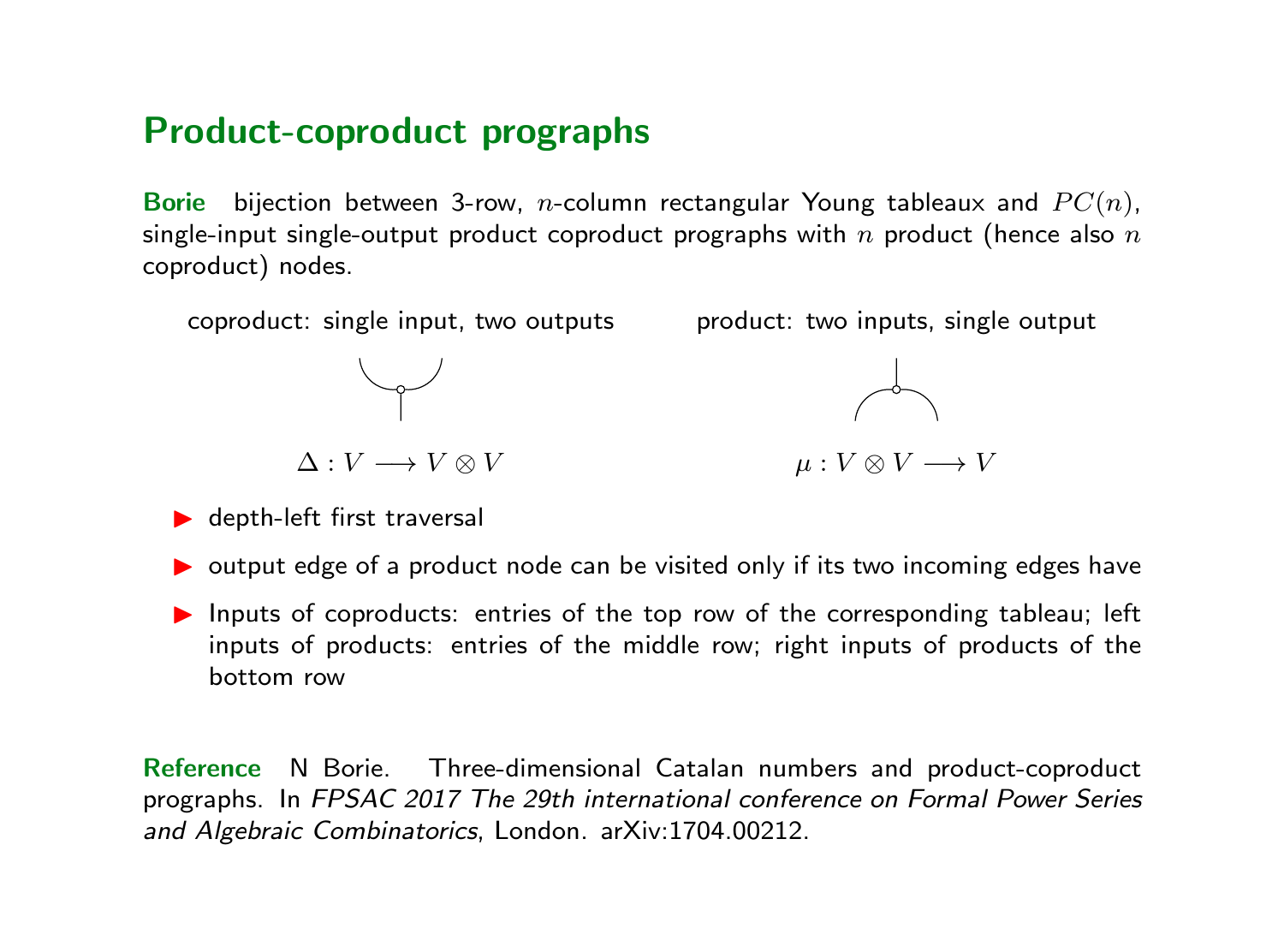## Illustration

Word aabbacbcc: prograph with traversal steps, Young tableau

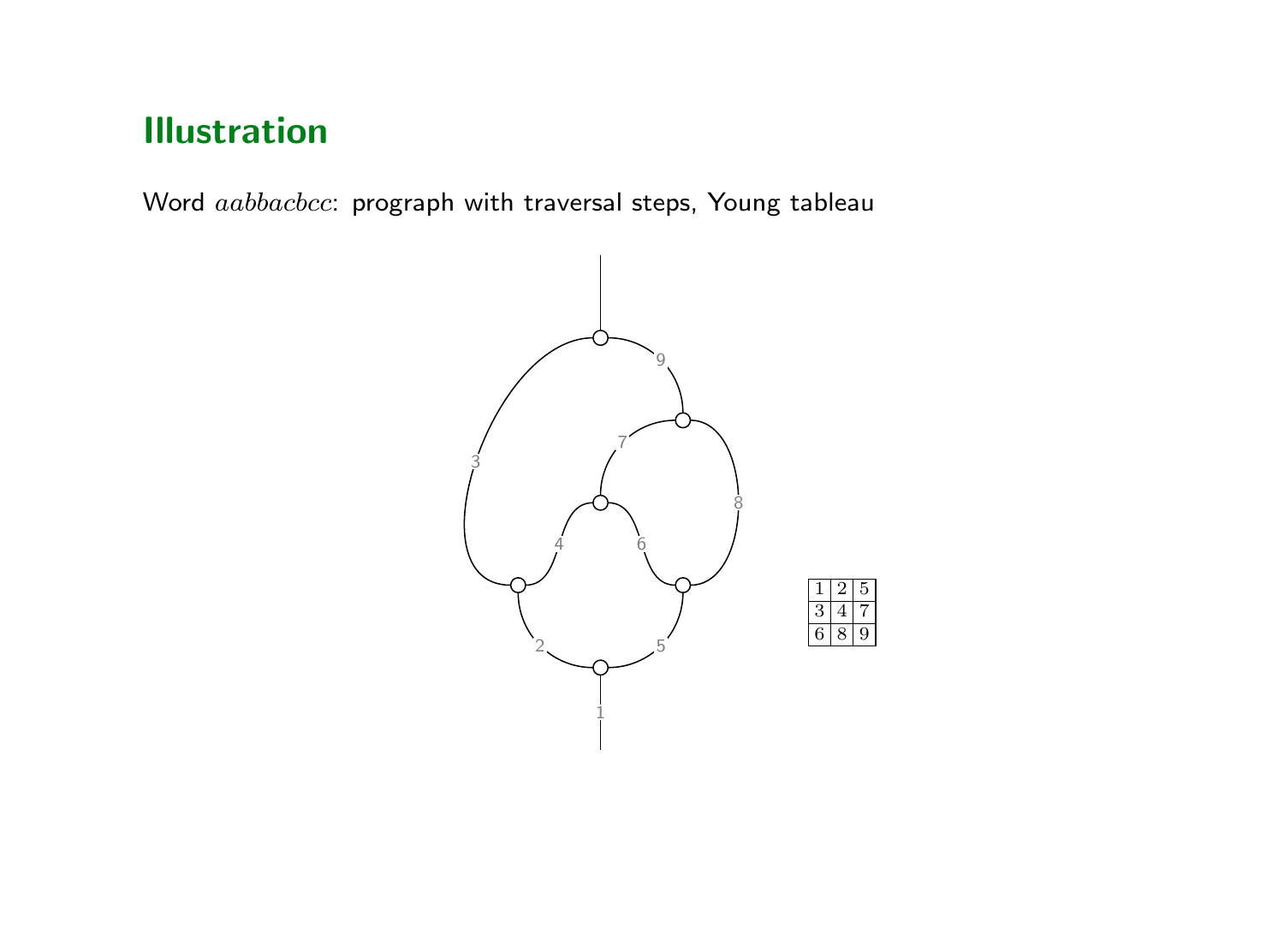### Tamari order for  $D^3$

Tamari order, 2D partial ordering on words induced by a semi-associative product operation  $(A \bullet B) \bullet C \leq A \bullet (B \bullet C)$ 

Tamari order, 3D three semi-associative operations on the Borie graphs:

 $\rightsquigarrow$  directed versions of Frobenius algebra equations









 $\alpha_{\mu}^{\Delta}:\Delta\circ\mu\longrightarrow(\mu\otimes 1)\circ(1\otimes\Delta)$ mixed (co)product semi-associativity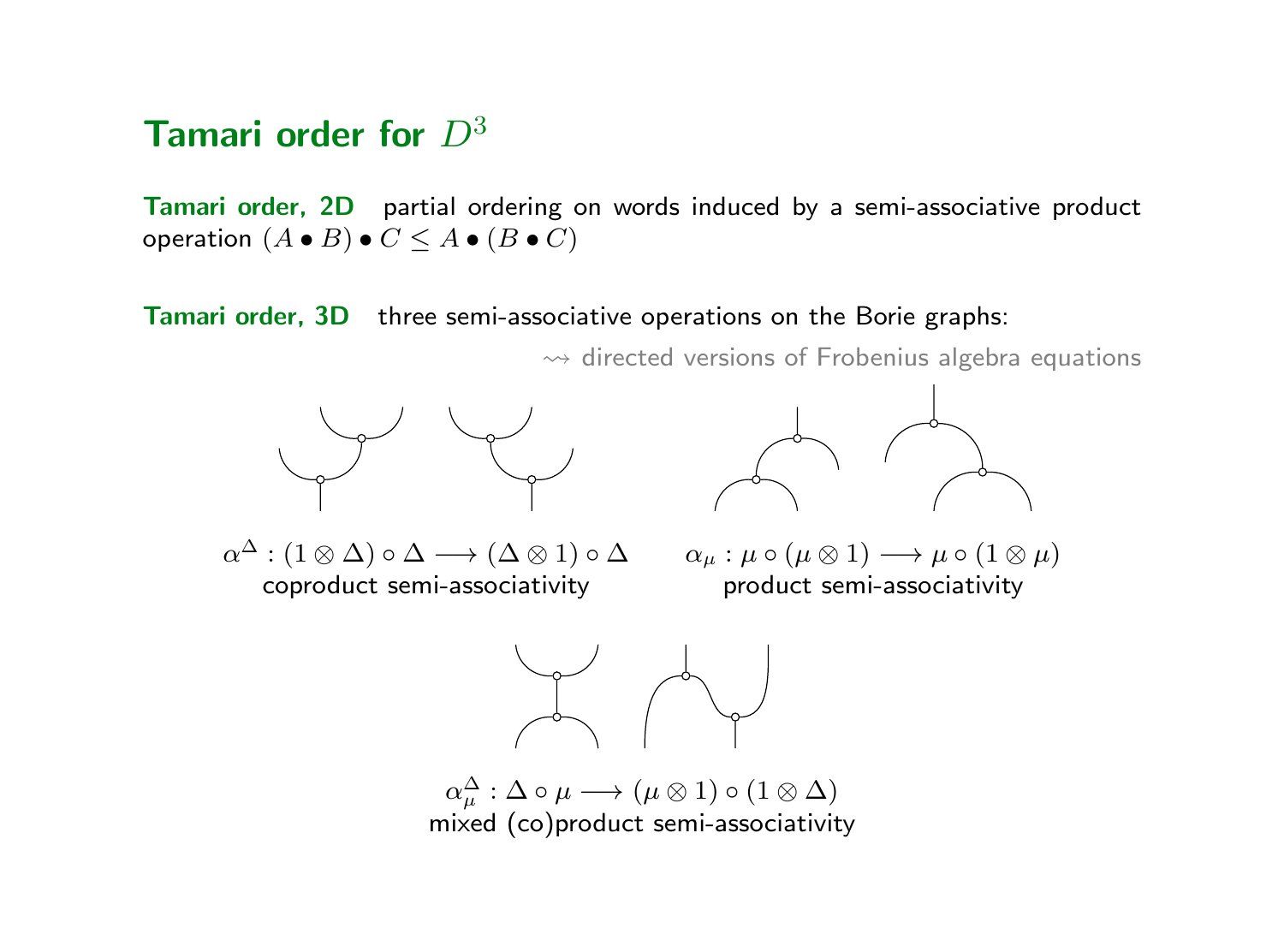### Rewriting *aabbacbcc*

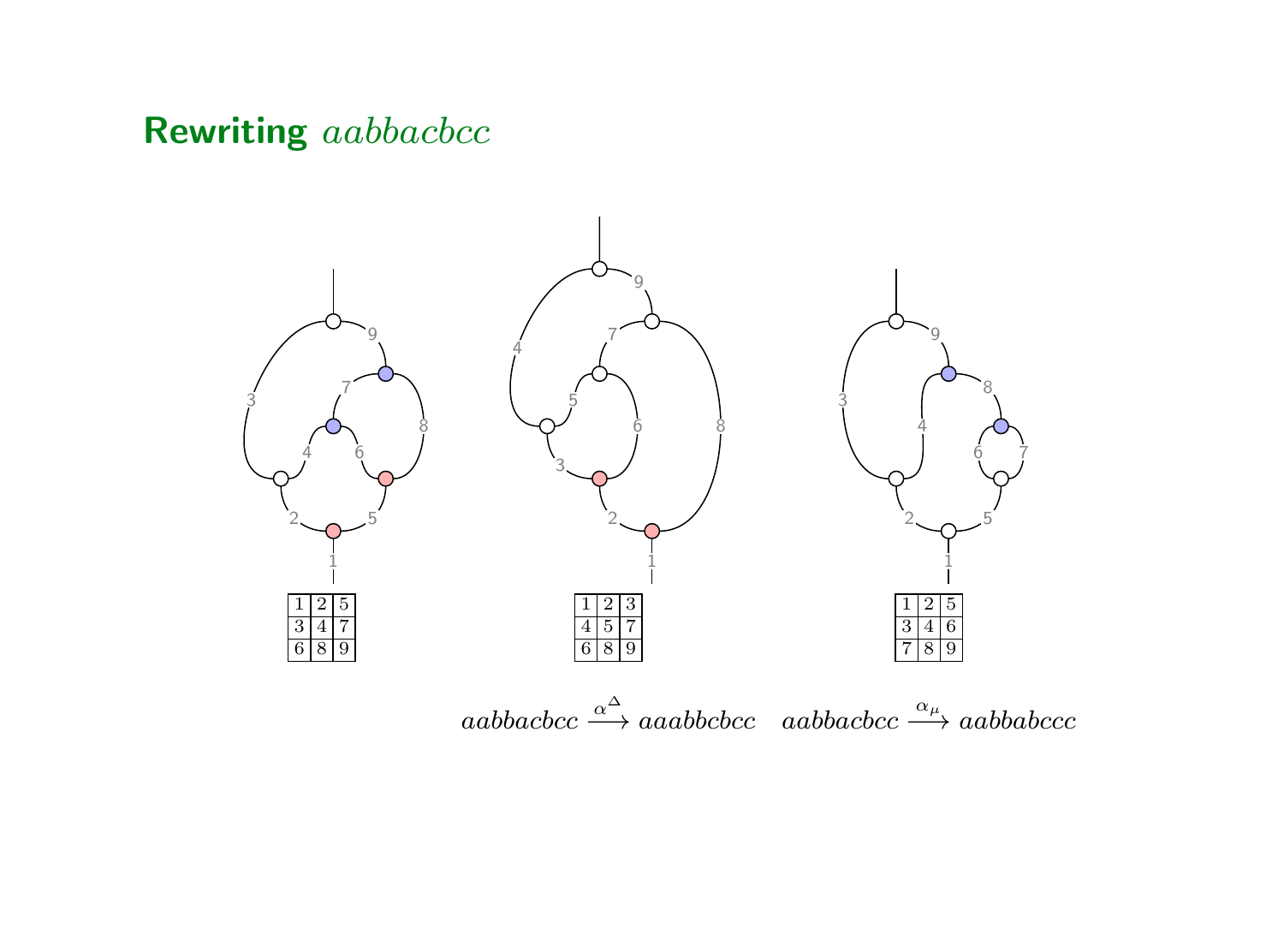

Schützenberger duality: 180° rotation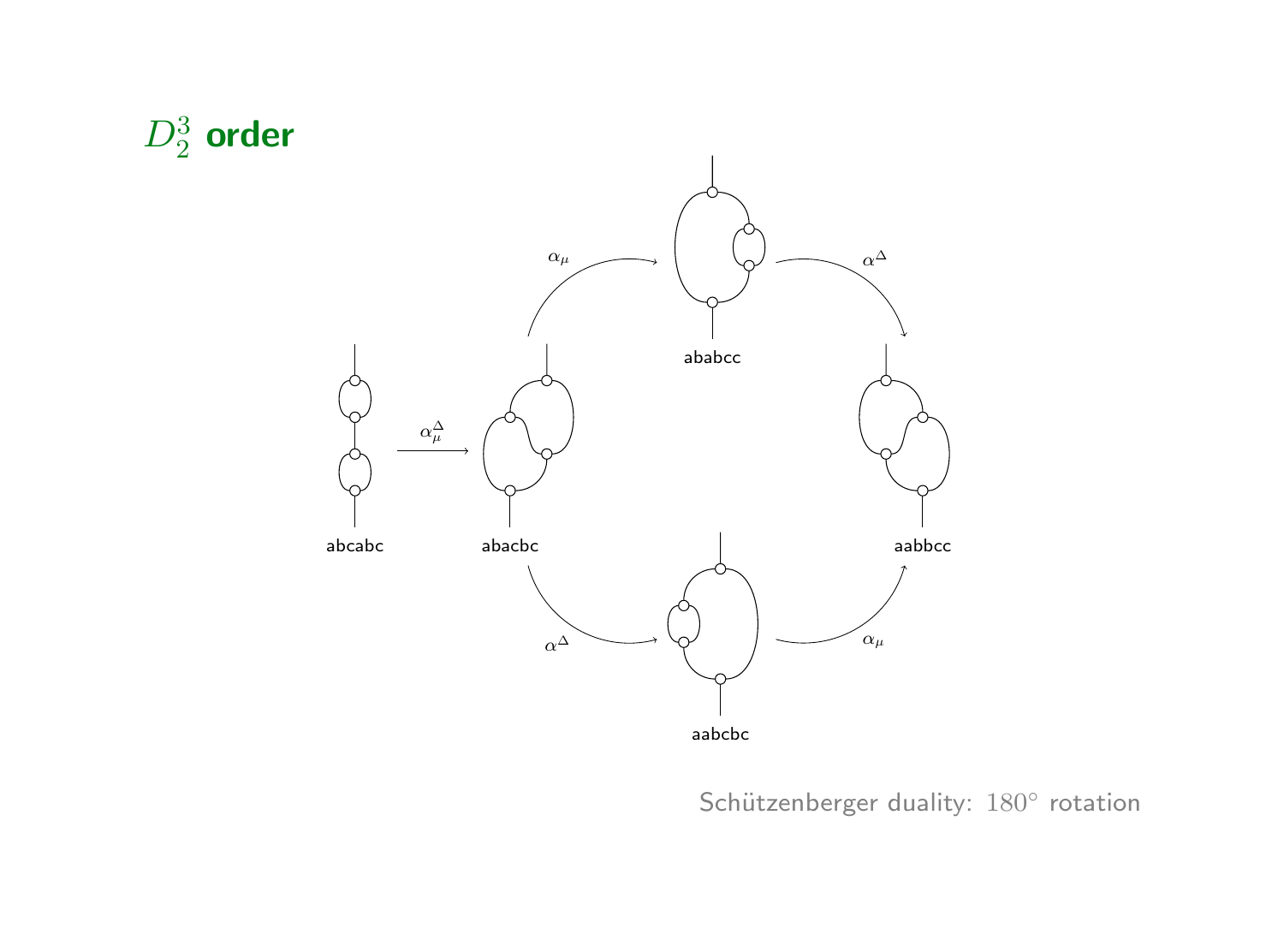

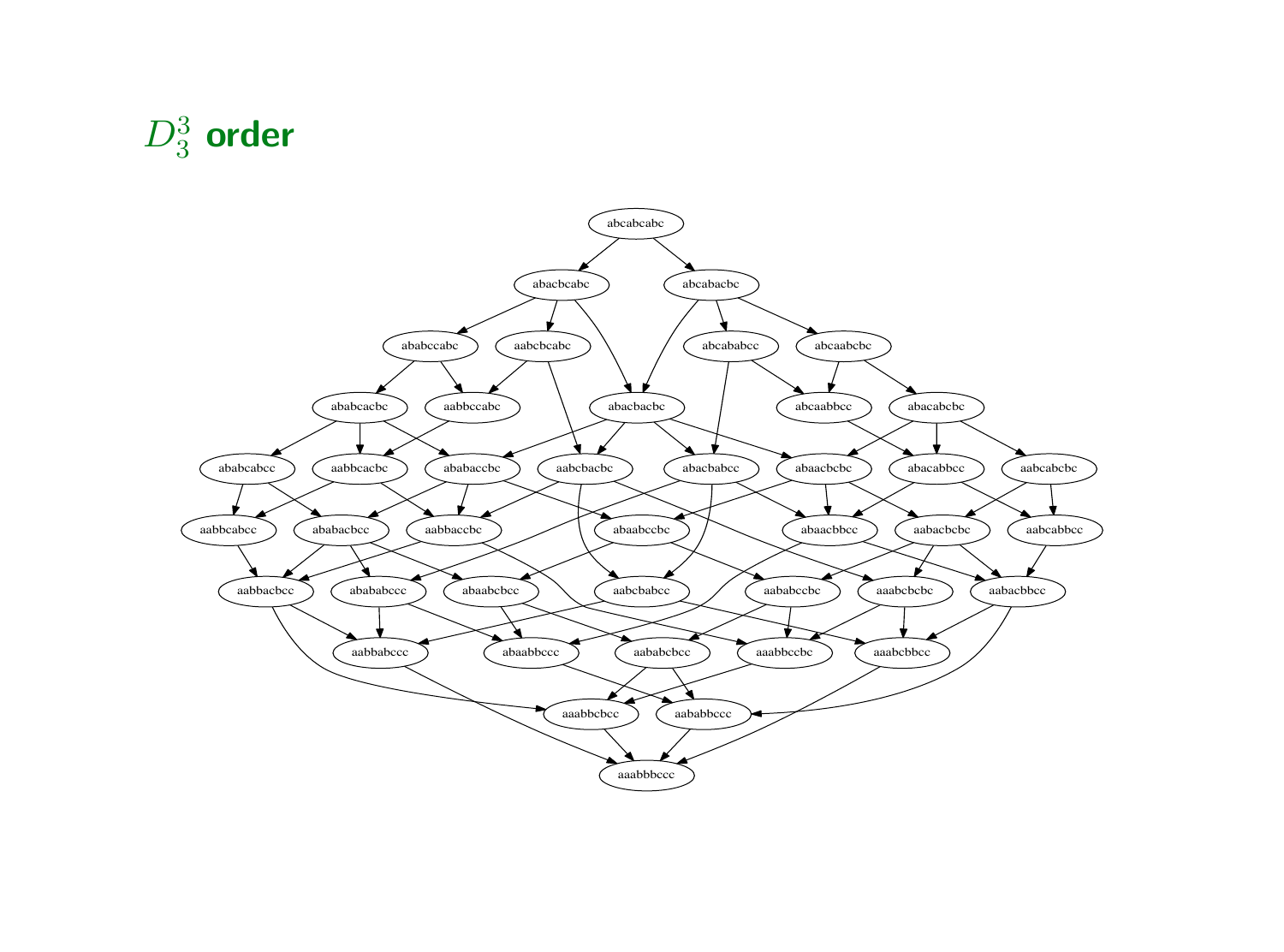# $\mathsf{Y}_4$  subgraph of  $D_4^3$  order

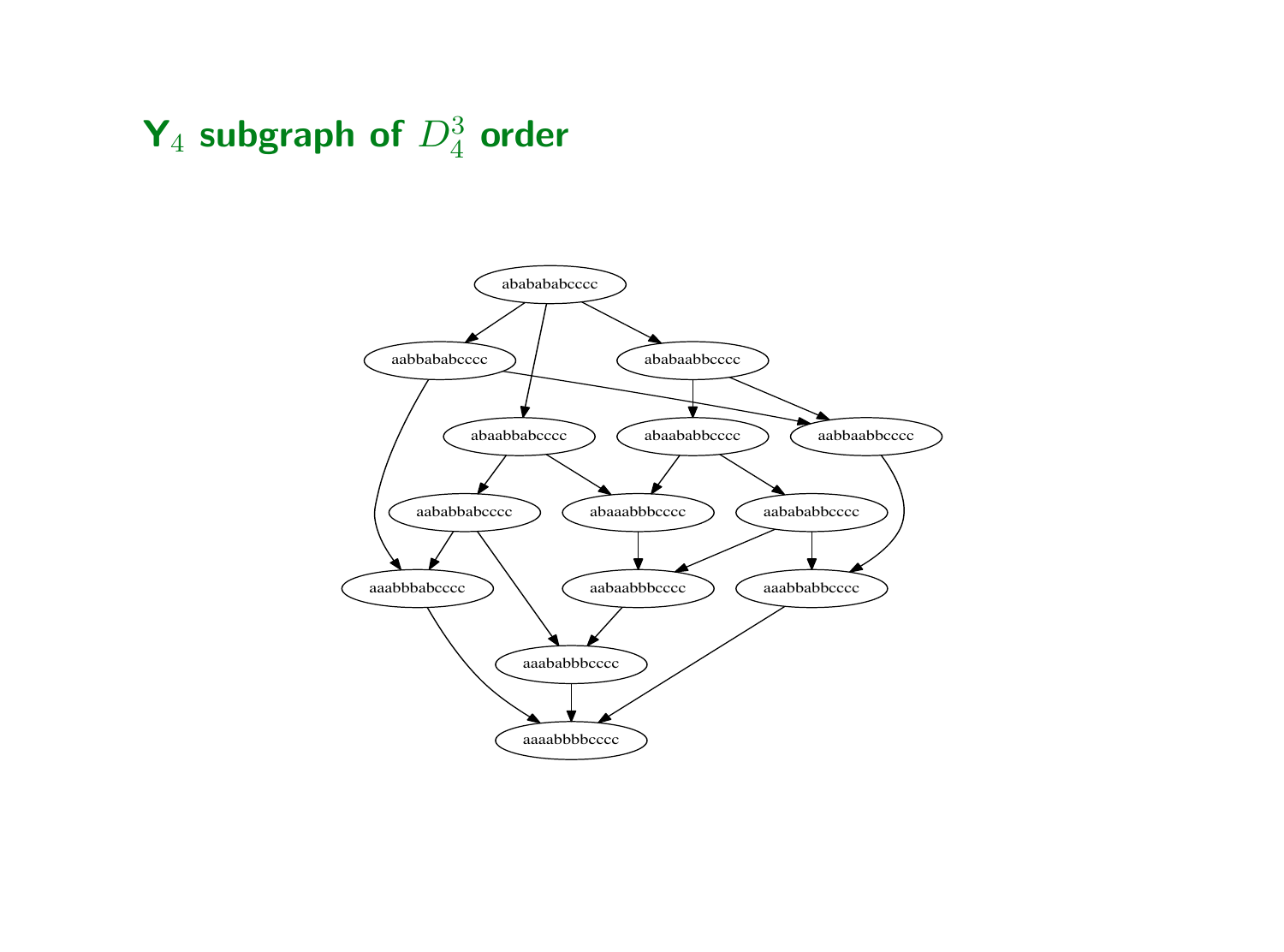#### Tamari intervals

Interval  $[A, B] = \{C \mid A \le C \le B\}$ 

Counting intervals, 2D rooted 3-connected trivalent maps with  $2n + 2$  vertices.

 $\frac{2(4n+1)!}{(n+1)!(3n+2)!}$  (Chapoton 2006)

OEIS A000260: 1, 3, 13, 68, 399, ...

**Counting intervals, 3D** 1, 14, 453, 22613, 1476916, ... *OEIS* ??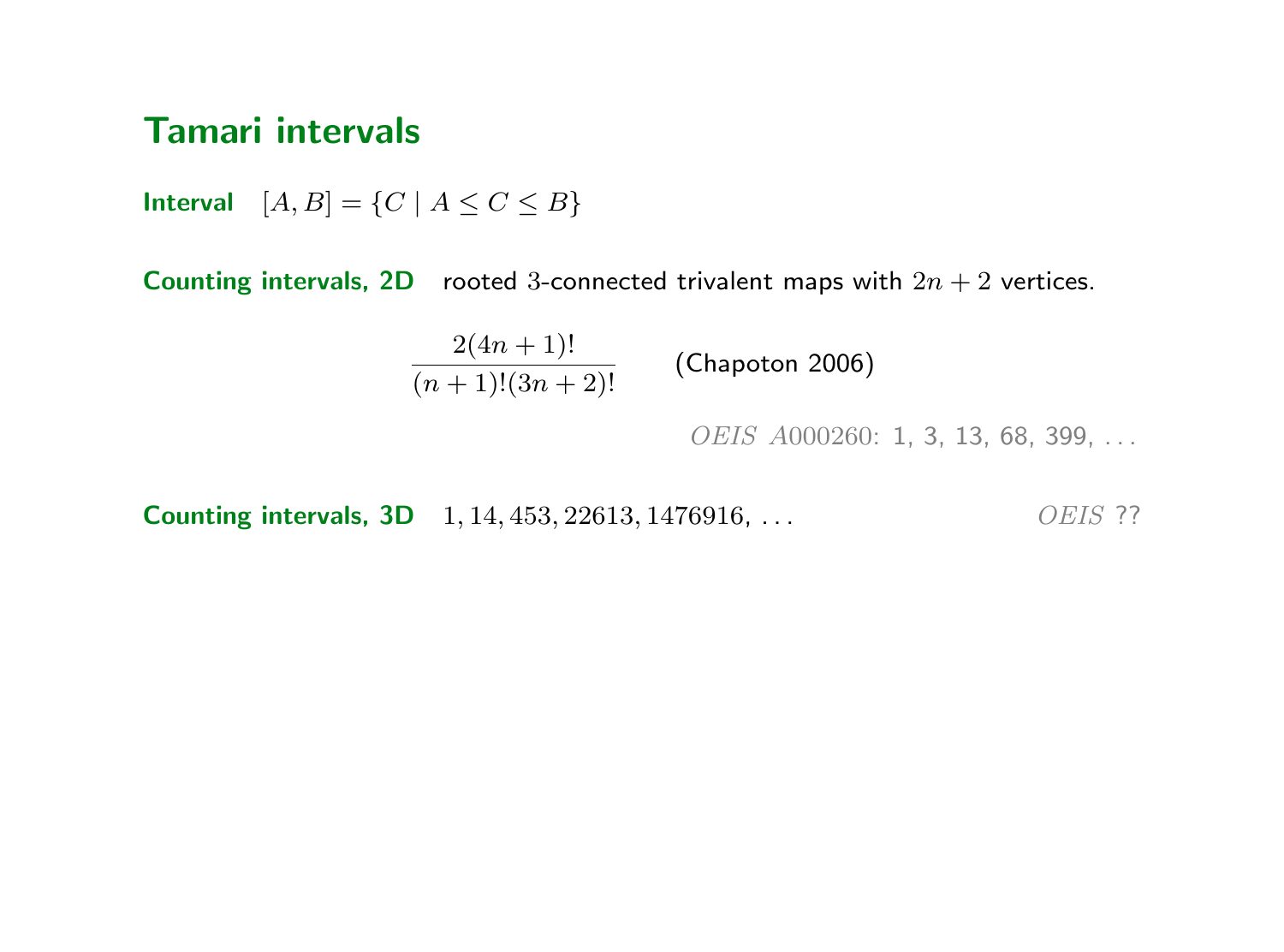#### The Lambek perspective

Zeilberger:  $A \leq B$  in 2D Tamari order iff  $A \vdash B$  in Lambek's [58] Syntactic Calculus with restricted form of associativity:

$$
\frac{A, B, \Gamma \vdash C}{A \bullet B, \Gamma \vdash C} \bullet L' \qquad vs \qquad \frac{\Gamma, A, B, \Delta \vdash C}{\Gamma, A \bullet B, \Delta \vdash C} \bullet L
$$

**Challenge** Generalize the approach to  $D^3$ , starting from LG, Lambek-Grishin calculus extended with semi-associativities?

Refs Zeilberger. A sequent calculus for a semi-associative law. Log. Methods Comput. Sci., 15(1), 2019.

Uustalu, Veltri, and Zeilberger. The sequent calculus of skew monoidal categories. CoRR, abs/2003.05213, 2020.

Moortgat and Moot. Proof nets and the categorial flow of information. In Baltag et al, editors, Logic and Interactive RAtionality. Yearbook 2011, pages 270–302. 2012.

LG display sequent calculus, focusing, graphical calculus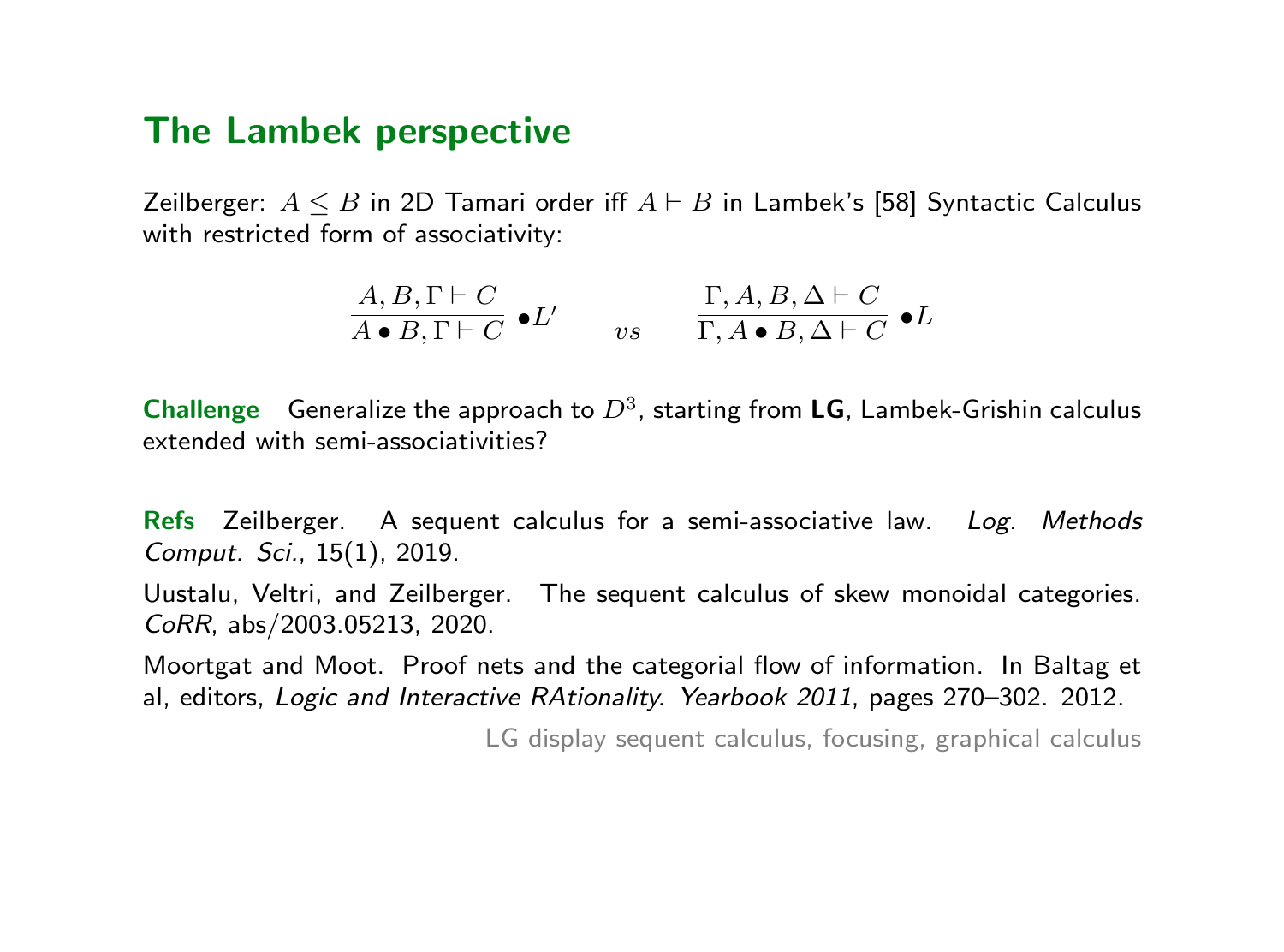### Lambek-Grishin calculus

Basis Residuated triple  $\setminus$ ,  $\otimes$ , / (product, left/right division) of Lambek's Non-Associative Syntactic Calculus, extended with Grishin's dual residuated triple  $\oslash, \oplus, \oslash$  (coproduct, right/left difference)

$$
A \longrightarrow C/B \quad \text{iff} \quad A \otimes B \longrightarrow C \quad \text{iff} \quad B \longrightarrow A \setminus C
$$
  

$$
B \otimes C \longrightarrow A \quad \text{iff} \quad C \longrightarrow B \oplus A \quad \text{iff} \quad C \otimes A \longrightarrow B
$$

Structural extensions same type semi-associativity:

 $(A \otimes B) \otimes C \longrightarrow A \otimes (B \otimes C)$   $A \oplus (B \oplus C) \longrightarrow (A \oplus B) \oplus C$ 

Mixed semi-associativities, aka linear distributivities, Cockett/Seely:

Class I 
$$
A \otimes (B \otimes C) \longrightarrow (A \otimes B) \otimes C
$$
  $(A \otimes B) \otimes C \longrightarrow A \otimes (B \otimes C)$   
\n $\Leftrightarrow (A \oplus B) \otimes C \longrightarrow A \oplus (B \otimes C)$   $A \otimes (B \oplus C) \longrightarrow (A \otimes B) \oplus C$ 

Class IV  $(A \otimes B) \otimes C \longrightarrow A \otimes (B \otimes C)$   $A \otimes (B \otimes C) \longrightarrow (A \otimes B) \otimes C$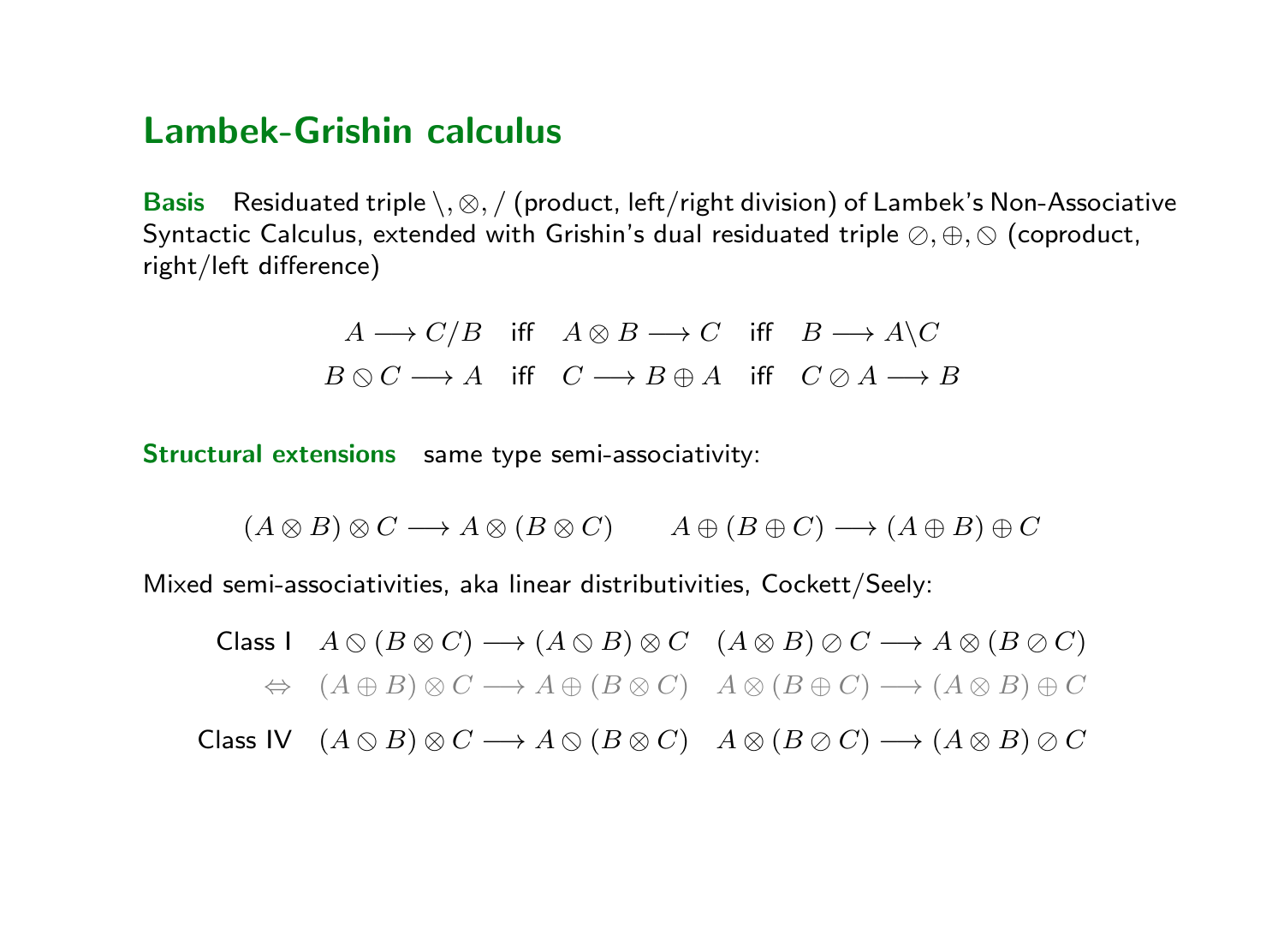### To Do

- ightharpoontal find an encoding of a  $D^3$  word as a LG formula
- ightharpoonup capture Tamari order of  $D^3$  in terms of LG derivability
- $\blacktriangleright$  intuition:
	- . same type associativities on pure ⊗ and ⊕ subformulas

 $\Box$ 

- **D** mixed formulas with equal number of ⊗, ⊕
- $\triangleright$  disentangle with the linear distributivities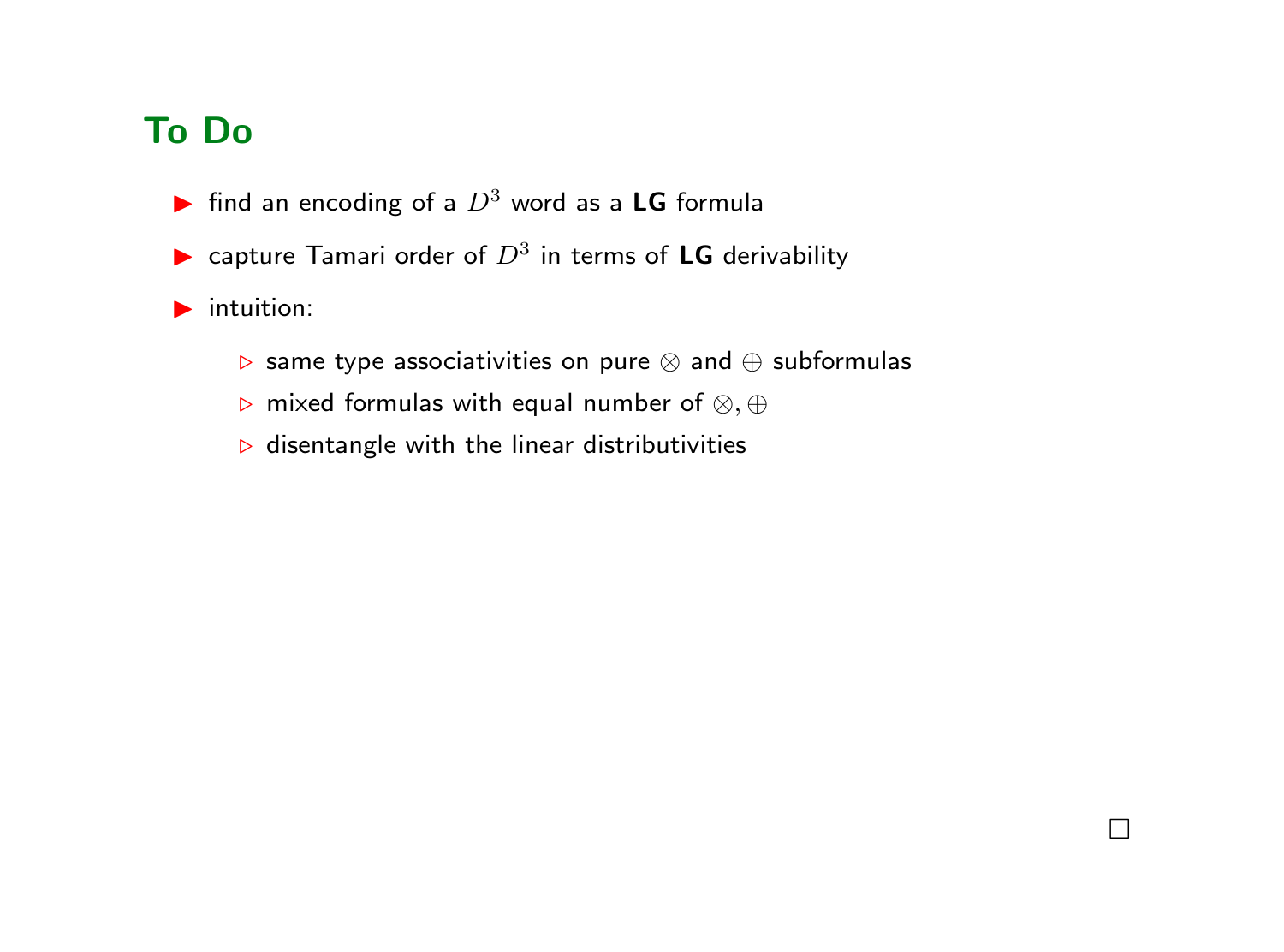### **References**

- [1] Nicolas Borie. Three-dimensional Catalan numbers and product-coproduct prographs. In FPSAC 2017 The 29th international conference on Formal Power Series and Algebraic Combinatorics, London, United Kingdom, July 2017.
- [2] V.N. Grishin. On a generalization of the Ajdukiewicz-Lambek system. Studies in Nonclassical Logics and Formal Systems, 315:315–334, 1983.
- [3] Konstantinos Kogkalidis and Orestis Melkonian. Towards a 2-Multiple Context-Free grammar for the 3-dimensional Dyck language. In Jennifer Sikos and Eric Pacuit, editors, Proceedings ESSLLI 2018 Student Session, volume 11667 of Lecture Notes in Computer Science, pages 79–92. Springer, 2018.
- [4] Joachim Lambek. On the calculus of syntactic types. Structure of language and its mathematical aspects, 12:166–178, 1961.
- [5] Michael Moortgat. Symmetric categorial grammar. Journal of Philosophical Logic, 38(6):681, 2009.
- [6] Michael Moortgat. A note on multidimensional Dyck languages. In Claudia Casadio, Bob Coecke, Michael Moortgat, and Philip Scott, editors, Categories and Types in Logic, Language, and Physics: Essays Dedicated to Jim Lambek on the Occasion of His 90th Birthday, pages 279–296. Springer LNCS 8222, 2014.